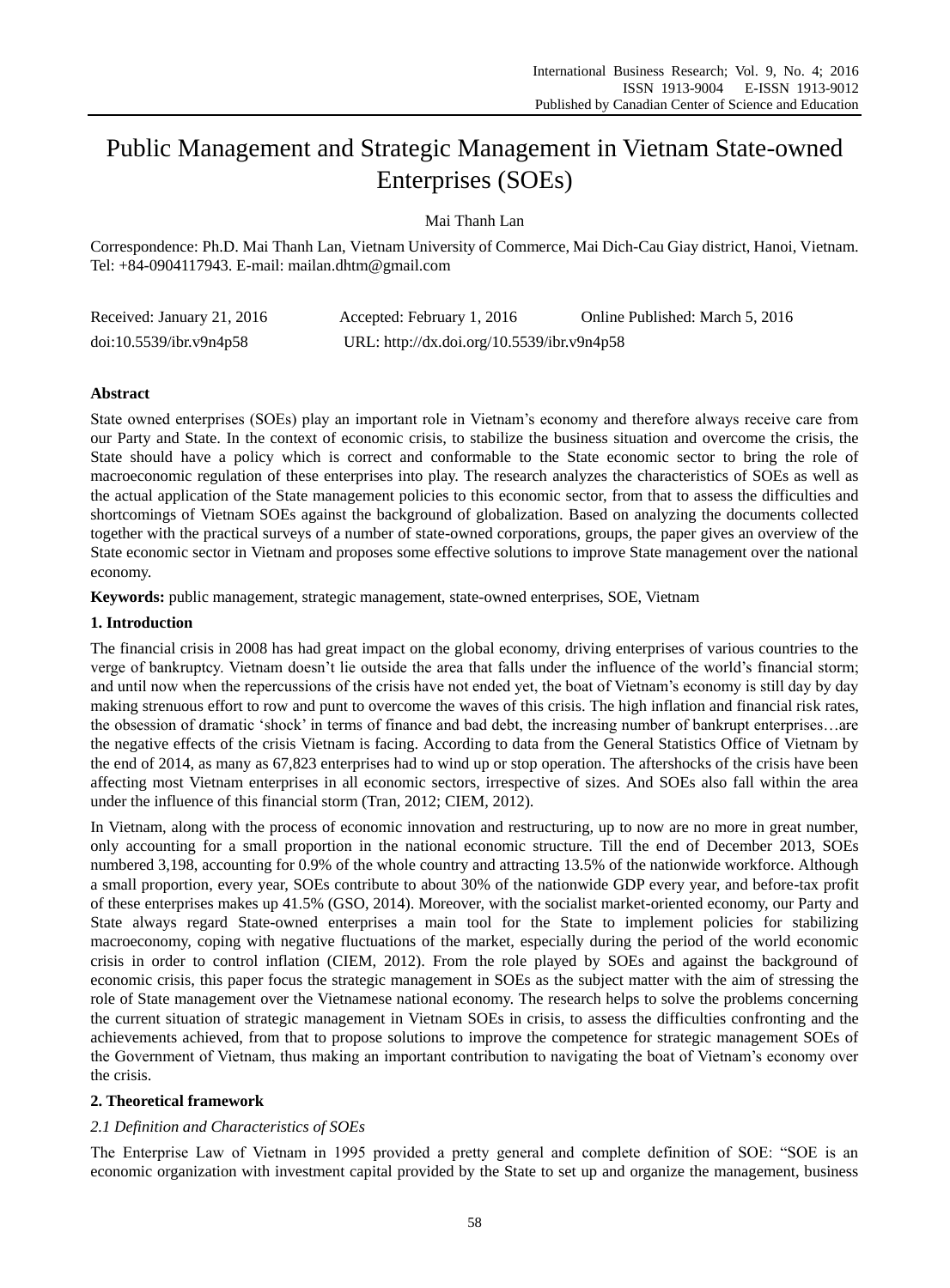or public activities in order to achieve the socio-economic objectives assigned by the State". Also according to this law, SOEs exist under the three forms of independent enterprises, corporations and member enterprises of corporations.

In researches, SOE is often defined as an organization that has most or all capital and shares owned by the State, participates in trade activities in a globally competitive economic environment (Wollmann, 2003; Pollitt and Bouckaert, 2004). This concept stresses the capital ownership of the enterprise, in which most of capital resources is the capital invested by the State (not necessarily owning 100% of the capital resources), the State is the biggest shareholder in the enterprises.

Nevertheless, according to the amended Enterprise Law in 2015, a SOE is an enterprise where the State holds 100% of the charter capital. According to this new concept, there is change in the thought of State management in enterprises. When the new concept of SOE comes into effect, the joint stock companies where State capital makes up less than 100% shall not have to exercise their own rights and obligations or to be subject to the exclusive way of management over SOEs any more. This is a great, basic change leading to the change in strategic management of the enterprise, thus improving the enterprise's performance after equitization (Ngo, 2012).

SOEs in socialist countries are basically characterized by the following (Nguyen, 2013; Vernon and Yair, 2013):

 Firstly, SOEs are economic organizations invested and established by the State. According to the amended Enterprise Law in 2015, the State invests 100% of the charter capital and doesn"t share with any people the right to invest initial capital to set up SOEs. So, the State is the only founding member and holds the full right to set up enterprises.

 Secondly, SOEs are organized by the State and operate to achieve the socio-economic assigned by the State. The State, as a manager, but will not directly hold the ownership of enterprises" assets; SOEs" activities are governed by the State in terms of socio-economic objectives. For SOEs involved in business activities, they must be assured of the preservation and development of the capital allocated. For SOEs involved in public benefit activities, they must make plans for estimate and use of capital in order to achieve the public benefit tasks assigned by the State.

 Thirdly, SOEs have legal status; have the right to manage the capital and assets allocated by the State. Like other economic units, SOEs can also be involved in manufacturing and business operations to earn profits. Legal status occurs when SOEs carry out business registration, so SOEs have civil rights and obligations, are independent in terms of assets, every activity of enterprises will be under the auspices of the law.

#### *2.2 Strategic Management in SOEs*

In the most general way, strategic management of SOEs is a system of mechanisms and regulations under which enterprises are oriented to be run and controlled under the policies and the norms set by the State. After being affected by the Asia commercial crisis in 1997 and the global commercial crisis recently, the strategic management body of SOEs shows many weaknesses. Effective strategic management of SOEs is increasingly being cared for. SOEs are being under the State"s management in order to ensure continuous development.

The core characteristics of State management over SOEs lie in the fact that the State doesn"t intervene into operational activities of SOEs, stops subsidizing enterprises and shifts to managing enterprises by macro and statutory regulation. Self-control in manufacturing and business is handed over to SOEs and there is a clear power devolvement between State economic management and manufacturing and business management (Nguyen, 2013). So, SOEs have their self-control and right to equality as business units in other economic sectors. Nevertheless, as SOEs are owned by the State, they must be put under the direct management of the State (through agencies with powers of management given by the State). The State manages enterprises is not only for exercising its function of economic management but also as owner of the State capital and assets allocated to enterprises. The State therefore has the rights to decide the most important issues in the organization and operation of SOEs (Vernon and Yair, 2013).

#### Contents of strategic management in SOEs

According to the model of centralized State management of Wettenhall (2001), the duties of managing, supervising in a comprehensive manner the operating performance of SOEs belong to the only agency, this agency is responsible for exercising the rights and obligations by State owner. This agency is headed by Prime Minister or a Vice-Prime Minister; the members are the people responsible for or acting on behalf of the relevant ministries involved. This agency has fully-constituted professional bodies such as personnel, salary and wages, finance-accounting, training, etc. for managing in a comprehensive manner activities of SOEs. Before changes of the economy in general, particularly in the periods the country is confronted with difficulties such as economic crisis, public debt, in order to manage SOEs effectively, experienced civil servants in professional management bodies play important role in determining development policies, ways of supporting SOEs. At the same time, Ministers of sectors can mobilize the consensus from the Government so as to obtain the approval from the National Assembly of appointing suitable individuals to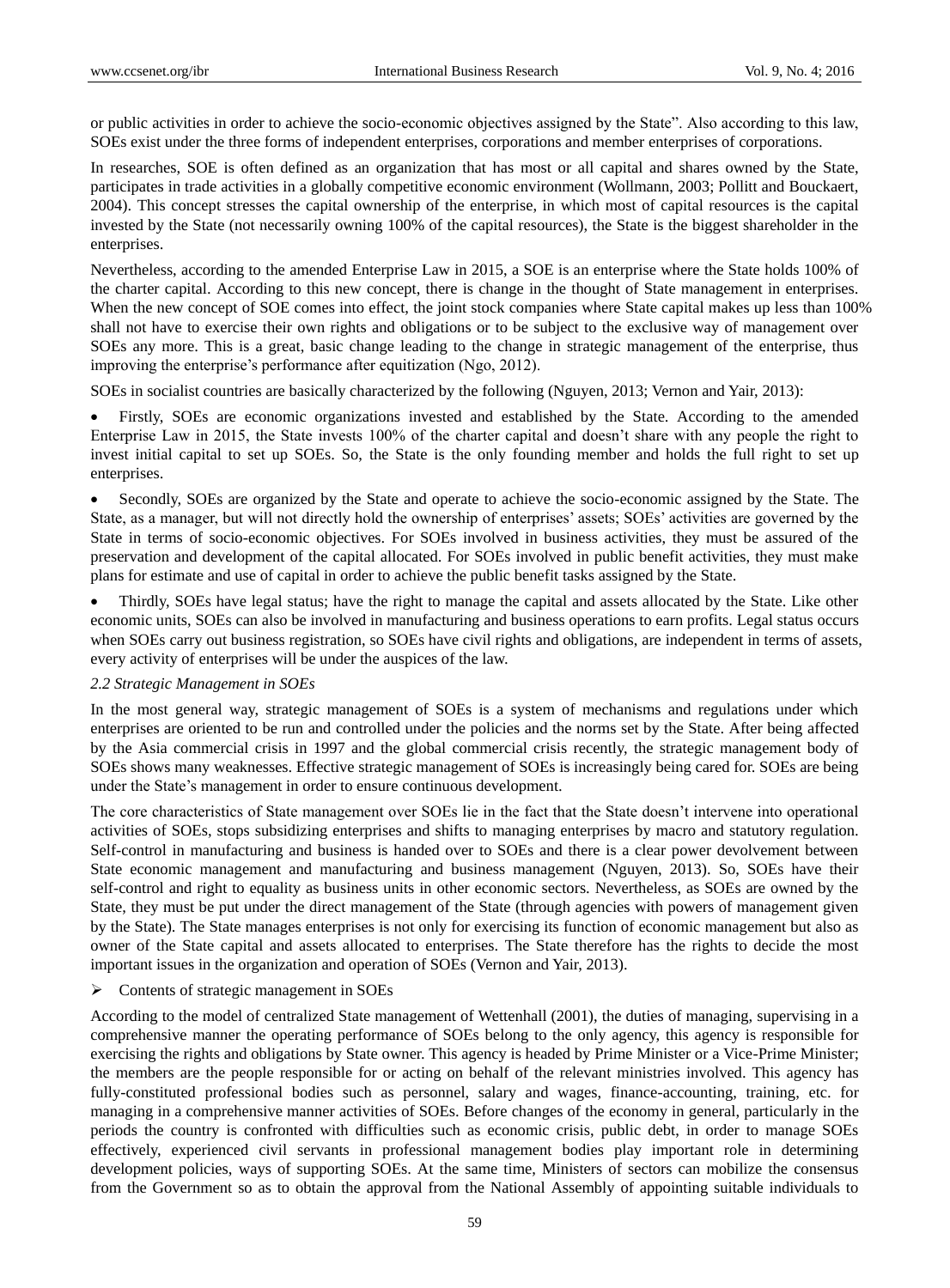manage well SOEs. In the centralized State management model, the full management rights towards single units from ministries, professional sectors, SOEs and public organizations belong to the State in order to achieve the objectives, policies set by the State.

MacCarthaigh (2009) provided the model of decentralized State management, with emphasis on the fact that SOE management tasks should be assigned to the ministerial-equivalent bodies rather than to governmental level bodies in order to avoid unnecessary procedural overlapping. Ministries will set up a department for carrying out this mission. The ability of SOEs to create revenue is the decisive factor for their financial independence. Nevertheless, for most SOEs, except for fees and charges, most of the remaining incomings must be with approval from ministerial level or other organizations as stipulated. Also according to this author, self-control, personnel, finance, policies as well as respect in the relationships between SOEs and the higher levels have also considerably been improved during the period of crisis, since after all, SOEs are the economic sector that makes a significant contribution to the State budget. The model of decentralized State management conforms to the countries with fragmented administrative structure and is being applied in numerous countries of North America and the EU such as Belgium, Poland, Spain, etc.

Each State management model has different advantages and disadvantages, but in experts" opinion, the model by MacCarthaigh (2009) has more advantages as it has well defined the function of State ownership and the State management function. This model however will entail the setting up a body accompanied by the issue of personnel on the staff of the State. Intransparency in policies, rights may lead to contradictions of interests among ministries, sectors. In recent time, the impacts of the crisis have changed the mode of strategic management of SOEs. The economic crisis has driven SOEs to the considerable competition with enterprises in other economic sectors such as private economy, economy with foreign capital…in the issues of finance, manpower, salary and wages, leading to brain drain. Under the pressure of the crisis, whatever State management models they may be in, enterprises should have assessed on their own their real situation of activities; set up their own boards of directors; defined their duties, powers; allocated capital resources and other important features so as to exist and develop in the post-crisis period. In general, the economic crisis has resulted in the change of the ownership and management of SOEs; therefore, the strategic management of these enterprises will not only exist and operate under the severe conditions of the economy but also have to achieve the objects set by the Government and State.

Legislation on strategic management in Vietnam SOEs

In Vietnam, the centralized State management model has been being applied. According to Articles 25 and 27 of the Enterprise Law of Vietnam in 2005, "The Government uniformly organizes SOEs …" and "The Government uniformly organizes the exercise of the ownership of the State towards SOEs". Besides, bodies implement management according to the Government"s devolvement of power and in accordance with the law, directly involved in the State management over SOEs". In addition, SOE strategic management policies which are being amended, supplemented and gradually serving as grounds for agencies representing the owner to conduct supervision over activities of SOEs.

• On  $4/3/2011$ , the Government of Vietnam issued the Decision No.  $14/2011/OD-TTg$  dated  $4/3/2011$  on promulgating classification criteria, list of SOEs, as well as regulations on equitization of SOEs, conversion of SOEs to one member companies limited to meet the strategic management requirements in the crisis period. Since 2001 up to now, the Government has four times issued decrees on SOE equitization: Decree No. 64/2002/NĐ-CP dated 19/6/2002, Decree No. 187/2004/NĐ-CP dated 16/11/2004; Decree No. 109/2007/NĐ-CP dated 26/6/2007; and Decree No. 59/2011/NĐ-CP dated 18/7/2011, with important modifications such as expansion of subjects of equitization, stipulation on sale of shares to the outside in the form of auction, corporate valuation…

 The main contents of State management according to the new mechanism have been shown in the resolutions by the Party, the law of the State. The resolution of the Third Congress of the Central Party Committee of Sixth Term stated "The function of State management over SOEs is to build, improve the legal framework and issue management policies, mechanisms towards enterprises involved in business activities and public benefit activities; to build, plan and train key cadres for SOEs; to inspect, supervise the observation of the law, regimes, regulations of the State at enterprises".

 Recently, the amended Enterprise Law in 2015 stipulates clearly State management over one member companies limited where the State is owner; how to organize and implement the execution provisions for SOEs.

 Especially, the State has established State Capital and Investment Corporation (SCIC) towards separating the State owner"s management function of from the State administrative management function; Outstanding Debt and Asset Trading Company (DATC) in order to create a tool to help enterprises to solve the outstanding debts and assets occurring in their manufacturing and business process, enabling SOEs to work more effectively. Therefore, during and after the period of crisis, the mechanism for strategic management of SOEs in our country has been more improved so as to make SOEs less dependent.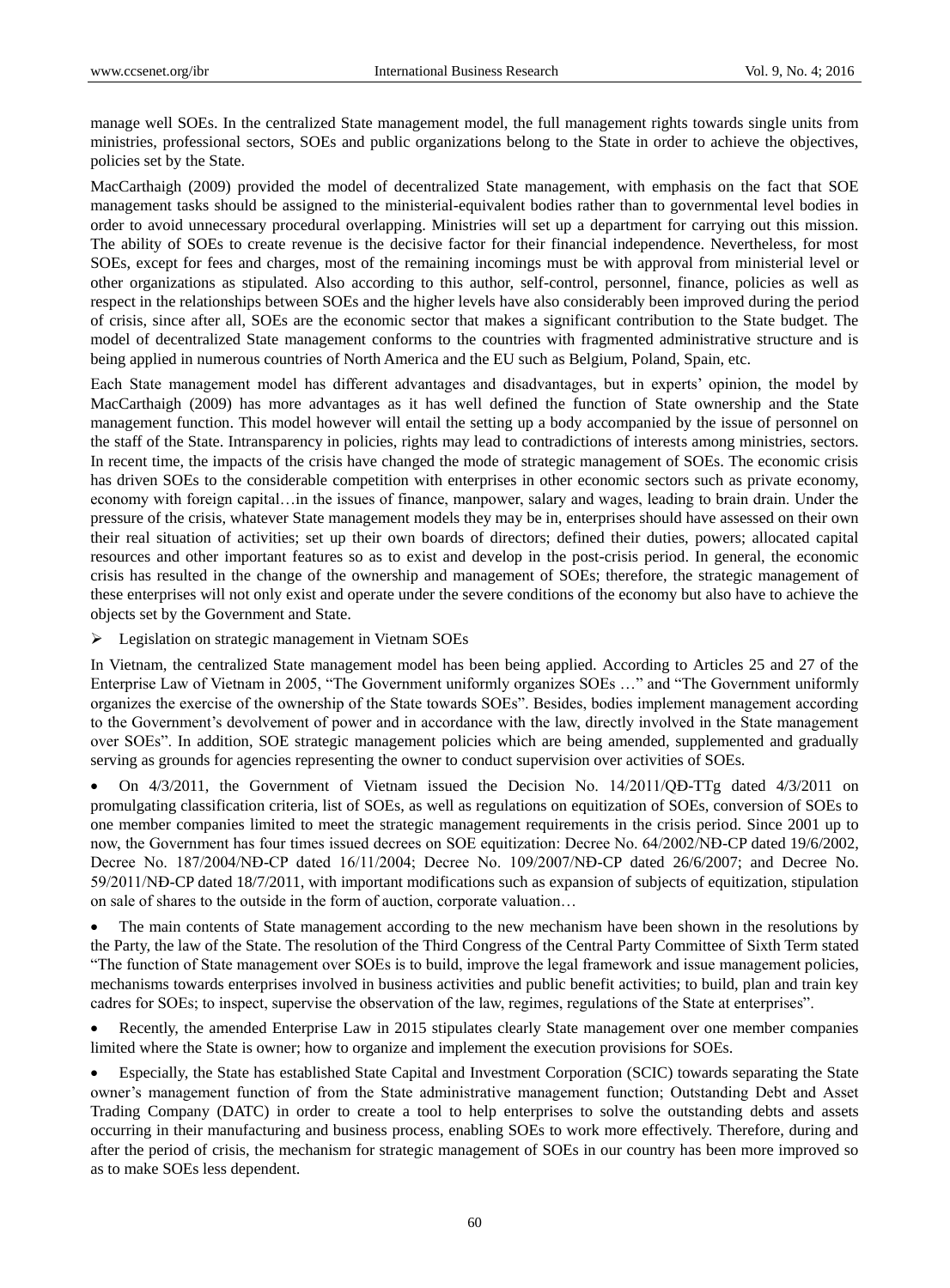## **3. Methodology**

First of all, the research employs the method of studying documents based on secondary data including books, newspapers, professional magazines in the home country, research works by world"s authors in order to lay theoretical foundation and to have a full knowledge of the issues under research; the news and updates on the general economic situation as well as the latest legal policies of the State ran on the Internet.

Next, in order to get the most precise, objective and practical information on the issues under research, we conducted several interviews of some leaders of Vietnam SOEs and economists of Vietnam. The interview questions were the open ones appertaining to strategic management in Vietnam SOEs in general and during the crisis period 2008 – 2012 in particular.

Primary data collected from interviews was analyzed and combined with secondary data; from that we obtained the research results which will be presented in the next section.

### **4. Research results**

### *4.1 Strategic Management in Vietnam SOEs*

The model of strategic management of Vietnam SOEs is the combination between centralized and decentralized management. The strategic management of all SOEs is exercised based on the coordination between the Ministry of Finance and relevant ministries. The National Assembly is involved in with the function of planning policies and supervising. Ministers employ their reputation to gain consensus of the National Assembly. Lines, policies shall be considered and adopted by the National Assembly; then experienced civil servants shall employ their professional skills to make specific decisions on each SOE.

Under the impacts of the global economic crisis, SOEs show weaknesses in their operations; their competitive power is weaker than that of private enterprises and FDI enterprises. In 2012, the project "SOE restructuring" with the focus on State economic groups, corporations" was approved. Restructuring of Vietnamese SOEs in the priority areas effectuated towards concentrating on the role, functions of State-run enterprises; SOE restructuring in the priority areas such as economic infrastructure, strategic sectors; partial restructuring, linking up with equitization and improving competitive capacity, ensuring market principles.

The process of restructuring the strategic management in Vietnam SOEs is described in the chart below:



Figure 1. Process of restructuring the strategic management in Vietnam SOEs

According to Articles 25 and 27 of the Enterprise Law of Vietnam in 2005, "The Government uniformly organizes SOEs …" and "The Government uniformly organizes the exercise of the ownership of the State towards SOEs", State management bodies comply with the Government"s devolvement of power towards SOEs". SOEs are directly under a superior management body, or in other words, SOEs are directly under direction of ministries, People's Committees of provinces, cities directly under the Central Government. These bodies exercise State management over SOEs under the provisions of the law or according to the Government's devolvement of power.

Concerning the *legal status*, over half of the SOEs under survey were legal enterprises, one forth of private enterprises, and the rest mass companies.

Concerning the *strategic planning*, the research results indicate that strategic management operations of some Vietnamese SOEs are asynchronous. Most equitized enterprises gain their proactiveness and flexibility in providing their units with business development strategies. For the enterprises not yet equitized, every strategic management policy shall be decided by the governing body directly under the State. This principle of imposing from the superior has great influence on business operations, preventing enterprises from gaining their self-control and sometimes leading to the psychology of reliance on the State. That"s one of the causes of the sluggish development of a number of SOEs in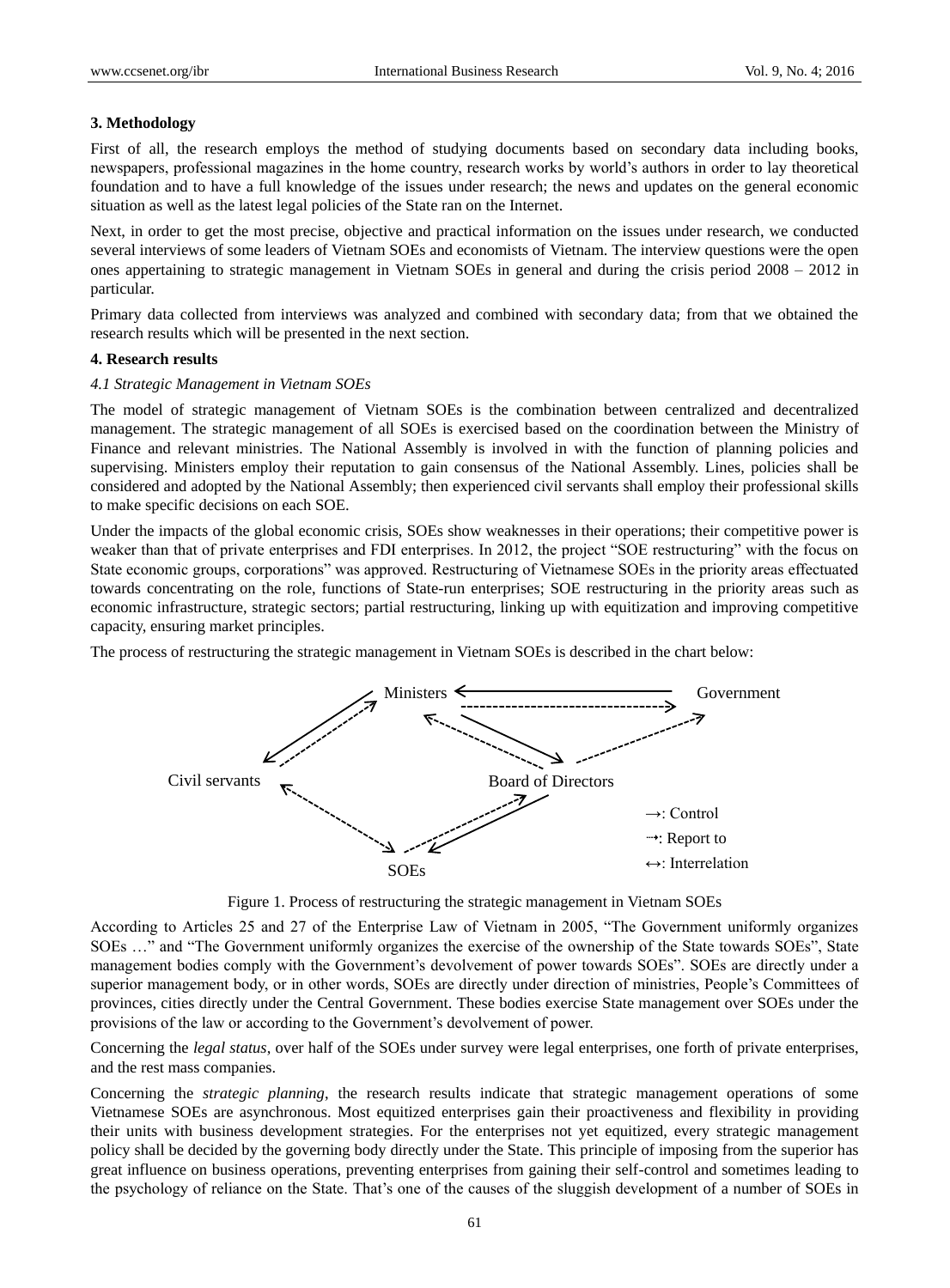our country at present. Most leaders of the Vietnam SOEs involved in interviews assume that State policies for the time being still intervene too deeply into enterprises" activities, making it difficult for their leadership to make their own policies.

Concerning the *human resource policy*, the capacity for strategic management of human resources is the core characteristic of enterprise self-control. For each SOE, its self-control is not yet high. According to the survey results, human resource development is the issue in which enterprises have self-control more than in all others, meanwhile salary scales paid to staff deepened largely on the State"s decisions. The majority of senior managers in SOEs receive the salary scales and allowances under regulations of the Ministry of Labour, War Invalids and Social Affairs. In actual fact that staff income level in SOEs is not high leads to the failure of this sector to attract talents. The experts and leaders of Vietnam SOEs involved in interviews gave the fact that their enterprises could not attract good domestic experts to work in some professional areas was due to the unsatisfactory employment policy mechanism of the State towards staff.

Under the impacts of the global economic crisis, SOEs reveal their weaknesses due to shortage of high-quality human resources, brain drain, incompetent leadership… Solving the problem of salary and wages for staff in SOEs should not be restricted to within the powers of enterprises but needing the intervention of ministries, sectors. Our State's policy for attracting, training and developing human resources towards the units where it is the owner should start from solving the staff income problem. Recently, the Government promulgated the Decree No. 99/2012/NĐ-CP dated 15/11/2012 on assigning, dissolving power to exercise the rights and obligations, duties of State owner towards SOEs and State investment capital in enterprises. That this decree is put into practice will help to delineate the functions, duties by the important leadership agencies in SOEs, contributing to solving the personnel problem in SOEs. In addition, the Decision No. 64/QĐ-BCĐCCTLBHXH dated 12/5/2015 by the Central Steering Committee was approved by Vice Prime Minister Vu Van Ninh, aiming at pay rise for civil servants and office-holders in order to further improve personnel quality, attract talents, reduce brain drain to restore and develop business performance of the State economic sector.

Concerning the *financial policy*, SOEs are not only totally aimed at profit but also at achieving the socio-economic targets according to State orientation. Accumulated profit to be paid to the State budget serves as an important factor for the continuous operation process of SOEs.

According to the survey results, about two thirds of SOEs could cover 90% of the expenses from goods, services operations. For the remaining SOEs, their business activities brought less revenue, and to make it possible for these SOEs to continue operating, the State had to inject certain amounts of capital from the budget. Half of the SOEs under survey answered they had to decide on their own the charges for customers, meanwhile most of the remaining SOEs when establishing and imposing charges for customers there should be the inspection and approval by State management bodies.

With respect to financial self-control, SOEs were asked about the four main issues: possibility of providing loans; possibility of shifting budget from year to year; and possibility of setting up affiliated companies. The survey results have shown that the majority of the SOEs under survey said they had the full right to shift budget between the functional sections of the enterprises. Leaders of Vietnam SOEs in interviews assumed that they could not shift budget from year to year. Under the strict supervision by the Ministry of Finance in terms of public spending, buyback of loans or setting up affiliated companies could only be approved in special cases.

The ability to generate revenue on their own is the core factor for SOEs to have their self-control instead of being dependent on the budget provided by the State. Nevertheless, only half of the SOEs under survey answered they were able maintain financial self-control. Under the impacts of the crisis, numerous SOEs operating in the areas of real estate made losses, resulting in bad debts; many groups, corporations had their overdue debts at a high level. At a press conference on audit results in 2014 held in Hanoi, the State Audit of Vietnam announced the results of auditing financial statements and activities relating to the management and use of State capital and assets in 2013 of 249 enterprises in 38 State-owned groups, corporations. Among these, many SOEs were in debt at a rather high level, particularly, Vietnam Steel Corporation owed over VND 600 billion, Hanoi Housing Development and Investment Corporation over VND 109 billion… Vietnam National Oil and Gas Group (VND 2,174 billion overdue debt); Vietnam National Shipping Lines (VND 6,681 billion); Vietnam National Coffee Corporation (VND 153 billion); Vietnam National Tea Corporation (VND 26 billion)... These figures have shown that in the use of the State budget there have been quite a lot of inadequacies, without mentioning their financial self-control ability.

Concerning the *relationship between SOEs and ministries*, Vietnam SOEs operate in the combined management model, the relationships between SOEs and the directly managing ministries become more official. More and more efforts have been made by ministries to standardize arrangement, report and accountability of SOEs. Activity criteria have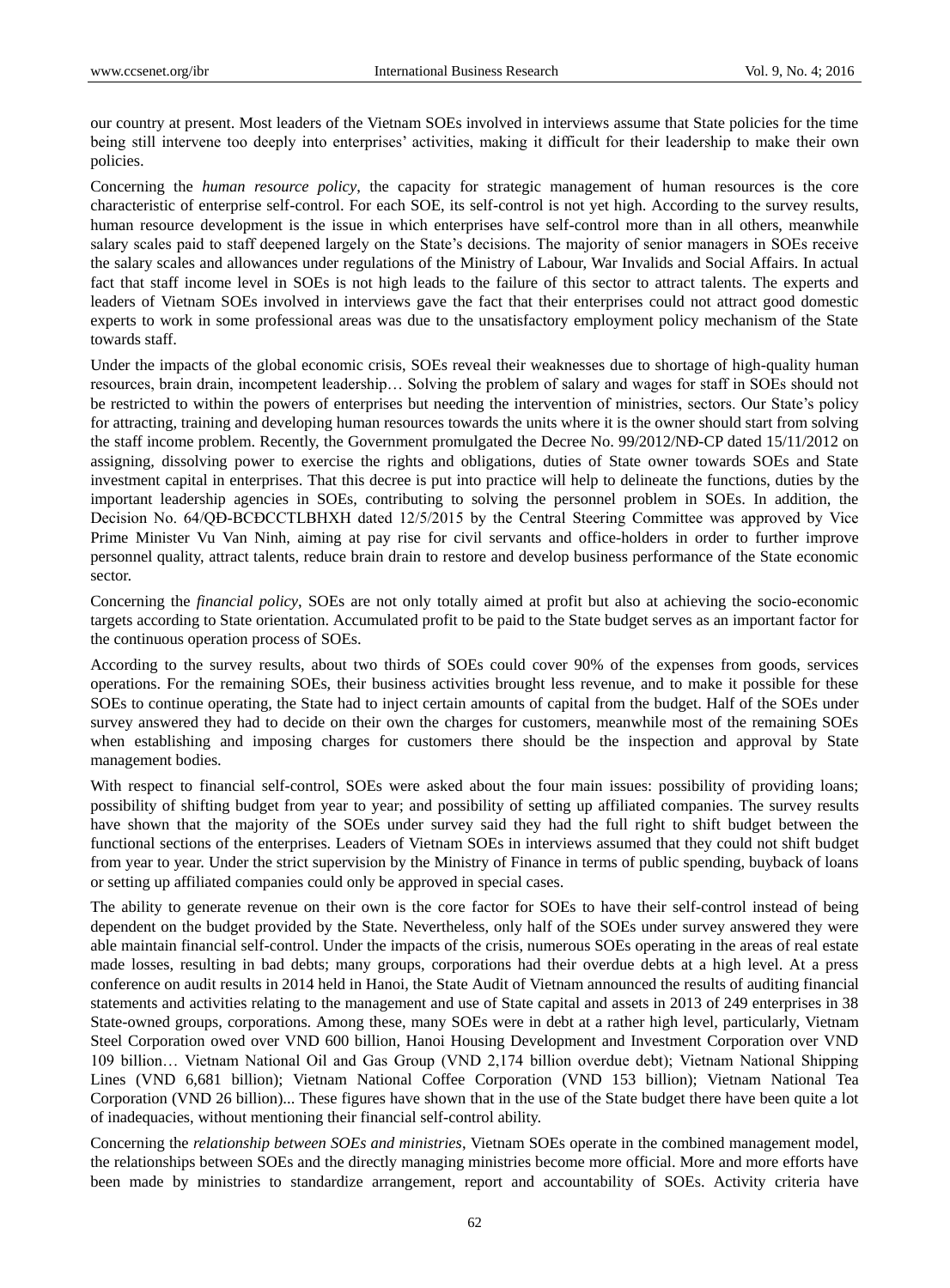increasingly been important as they have given a useful insight into the issues the State should pay attention to. According to the survey results, it is the activity criteria of enterprises that reflect most clearly the service quality, resource utilization efficiency, lucrativeness and financial performance. The socio-economic impacts of SOEs haven"t been clearly shown through such criteria.

In another respect of business management, the survey results have shown that there are many ways to distribute the State budget resources applied by SOEs. Unlike enterprises in other economic sectors, in SOEs, there are no any connections between operating performance and budget distribution.

Responsibilities by boards of directors for commission, finance and law observation are the heavy ones. To fulfill their responsibilities, boards of directors have to be under very great pressure from the State and enterprises. The survey results have shown that in most SOEs, boards of directors" efforts have mainly been concentrated on carrying out the major policies supplied by ministries and are very seldom involved in daily activities of enterprises.

#### *4.2 Assessing Difficulties, Shortcomings in SOE Management Activities during the Crisis Period*

The research results have indicated to some extent the complexity and ununanimity in the strategic management bodies of Vietnam SOEs. The global financial crisis recently has forced the Government to maximize every State budget revenues, to put SOEs under the pressure of having to maximize their profits. The survey results with answers of SOE directors have revealed some shortcomings as follows:

*Firstly*, there is no clear distinction between the State management function and the State ownership representation function of enterprises. The State ownership representation function at present is but a function, duty of State administrative bodies, there is no clear distinction between the bodies to carry out the State ownership function and the State management function. Cadres at these bodies perform the two functions of State management and State ownership representation at the same time. Besides, the State administrative bodies have still no exclusive tools and measures to deal with issues when performing the ownership function, especially in the process of considering - analyzing assessing - selecting - promulgating business decisions of State owner.

*Secondly*, the operation mechanism of corporations has still not permitted to ensure and bring into full play self-control of member enterprises. Under current regulations, in order to be in effect, manufacturing and business plans of member enterprises must be approved by corporation board of directors; purchase, sale of materials, debts of great value must be approved by boards of directors. Reality has shown that regulations as such are still perfunctory, lowly effective thereby causing delay in handling work, failing to raise the sense of dutifulness of member enterprises, difficulty in attributing responsibility in the case of losing and causing bad consequences.

*Thirdly*, the State has increasingly putting pressure on SOEs. Under the impacts of the economic crisis, there have been continuous deficits in the State budget since 2012 up to now, resulting in Vietnam"s unceasing loans from foreign countries; hence the rise in cost of capital, since most capital of SOEs comes from the State budget. The pressure of cost of capital and payments the State budget presents a big challenge to SOEs. In the modern reform processes of the State, boards of directors are always under the pressure of being responsible for fulfilling macro objectives set by the State and operational objectives of enterprises. In order to meet the development requirements of SOEs during the difficult period of the economy, the management capacity of managers should be ever improved.

*Fourthly*, activities of monitoring committees in enterprises appear to be ineffective, failing to guarantee objectivity, timeliness and proactivity. As monitoring committees are set up by boards of directors, monitoring committee members are also boards of directors members, they cannot supervises, inspect activities of board of directors, or even general directors; irrespective of the fact that this right is provided for in close 1, Article 17 of the Enterprise Law: "Monitoring committees carry out the tasks assigned by boards of directors of supervising, inspecting management activities of general directors and assisting apparatuses".

*Fifthly*, the quality of State civil servants, office-holders is not high. The salary and wages mechanism of the State of Vietnam cannot compete with external enterprises, lives of civil servants, office-holders are difficult due to rocketing prices. That was why in recent time, a great number of highly qualified civil servants, office-holders have shifted to working outside the State sector in order to have higher income. Brain drain which would lead to shortage of talents in the State sector is a matter of great concern.

#### **5. Implications of the Results**

In the context of the economic crisis still having no sign of ending as at present, based on the results collected, the research proposes some solutions to improve the Government's management capacity towards SOEs as follows:

*Firstly*, distinguish clearly the State's function as owner of enterprises. Ensure business self-control in terms of strategy, finance, personnel; no direct intervention in operational activities of enterprises; provide sufficient charter capital, have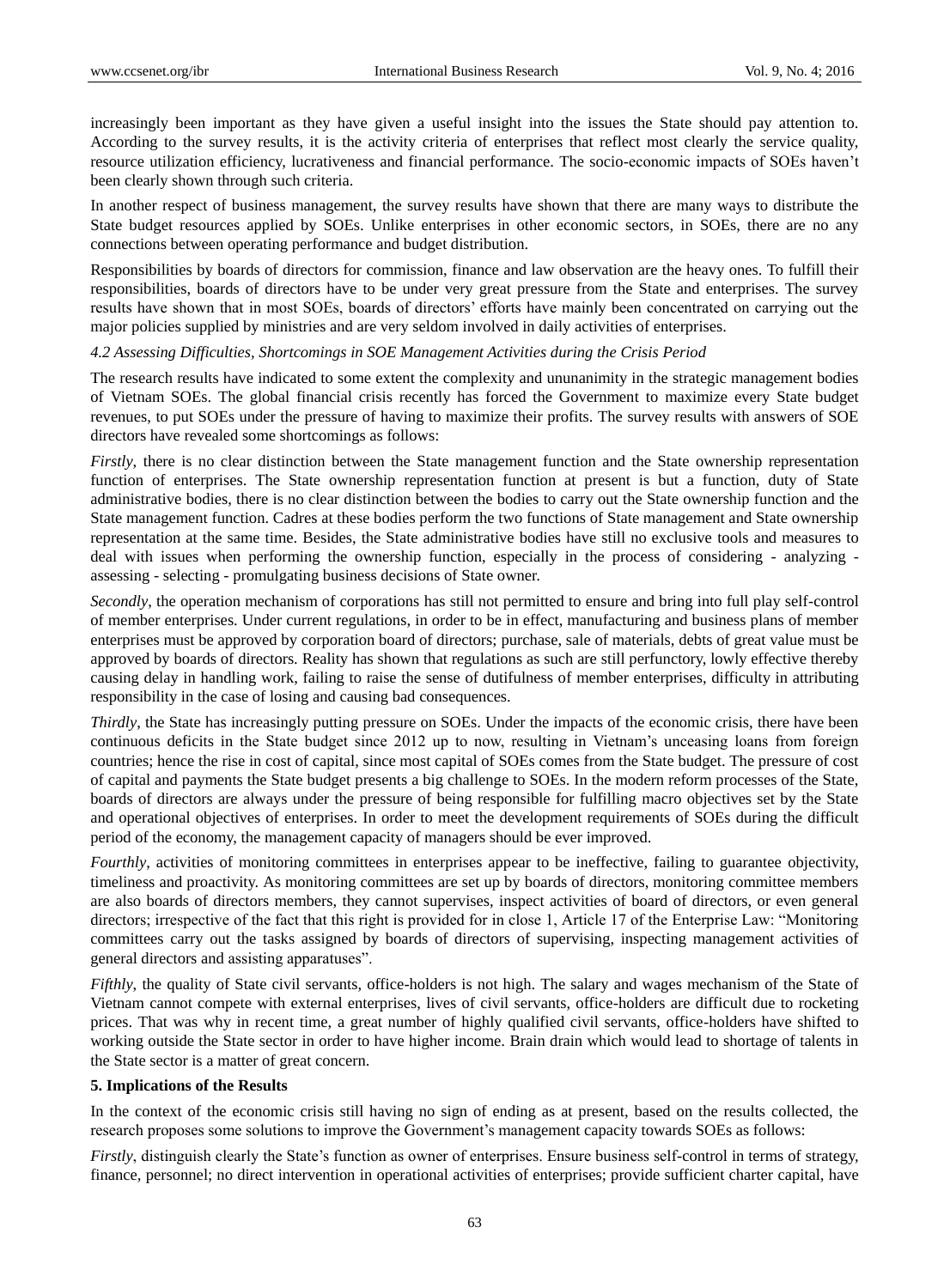responsibility for debts and other asset obligations of enterprises. Set up bodies in charge of debts and other asset obligations of enterprises. Set up bodies in charge of carrying out the ownership representation function. Cadres of these bodies must have in-depth professional knowledge of business operations, being involved in business tasks and not in the administrative and non-productive administration sector.

*Secondly*, push SOE restructuring, particularly restructuring of groups, corporations towards focusing on the roles, functions of these enterprises, as well as restructuring of enterprises in the priority areas such as economic infrastructure, strategic industries, etc. in connection with improving competitive capacity of enterprises and ensuring market principles; regularize way of using subsidies and trade protection which are regarded as the core program of SOE restructuring. Subsidies and trade protection must always be accompanied by clear economic performance.

*Thirdly*, make preferential mechanisms; attract high-quality human resources to work in SOEs; streamline staff membership, exclude poor quality manpower, build a strong, professional workforce in SOEs; reduce brain drain. Shift from the existing mechanism for selecting, appointing managers in SOEs to the mechanism for selecting talents. This recruitment work should be in the form of signing fixed-term contract. SOE managers are entitled to the satisfactory rights and interests closely associated with their rights and obligations. Along with that, salary and wages mechanism will be closely associated with operating performance of enterprises.

*Fourthly*, provide mechanisms for supervising, inspecting, assessing operating performance of enterprises on the basis of publicity, transparency in the information as posted at securities market in order to reduce the state in which SOEs have the psychology of reliance on, regarding themselves as "natural children" of the State. A mechanism for strictly supervising, inspecting operations of SOEs is very essential. This task should be assigned to a body responsible for carrying out as well as reporting on the annual supervision activities to the Government.

#### **6. Concluding Remarks**

It might be possible to say that the impacts of the globe crisis on the State economic sector of Vietnam are undeniable. For Vietnam SOEs, they not only have to face the negative upheavals of the global economic crisis and the difficulties of the domestic market but also are being placed under the pressure of having to fulfill the macro objectives of the State. Despite the fact that numerous reform policies and statutory regulations have been provided with a view to improving regulations on State strategic management over SOEs, these have not actually been effective.

The economic crisis has revealed the weaknesses in the mechanism for strategic management of the State towards enterprises with investments from the State budget as well as the ineffective activities of the sector of these enterprises. Most SOEs haven"t had self-control in every respect of their activities, particularly the rights to strategic planning, salary and wages policies. Besides, due to their not high effective activities, a majority of SOEs depend largely on the State budget, having little ability to cover the operational expenses from their actual profits on their own, while self-control in terms of finance in SOEs is very limited. Shortage of high-quality human resources and brain drain in the sector of SOEs have long been problems of great concern, but there still no policies for solving these thoroughgoingly.

Since SOEs make a substantial contribution to the State budget and at the same time serve as a tool for realizing the macro socio-economic objectives of the State, the role of State management against the background of economic crisis has become more important than ever. With their position as the center of the socialist-oriented market economy, SOEs are always the economic sector to receive considerable care from the Government. From studies of the model of SOEs in some countries and in Vietnam as well, the theory of strategic management over SOEs, the actual status of strategic management of the State towards a number of SOEs in Vietnam during the crisis period, the research makes some assessments of the results achieved as well as the shortcomings in the State management over the national economy. Such assessments will serve as grounds for proposing solutions to improve capacity for strategic management of SOEs in crisis; from that to give a significant contribution to making essential changes and prosperity of the national economy, so that we can, with steadiness and self-confidence, overcome the crisis to integrate widely and deeply into the region and the world over.

#### **References**

CIEM (2012), *Restructure of state-owned enterprises*, CIEM.

- Decision No. 14/2011/QĐ-TTg dated 04/3/2011 by Prime Minister on promulgation of criteria, list of classification of state owned enterprises.
- Decree No. 109/2007/NĐ-CP dated 26/6/2007 by the Government on converting enterprises with 100% State capital to joint stock companies.
- Decree No. 59/2011/NĐ-CP dated 18/7/2011 by the Government on converting enterprises with 100% State capital to joint stock companies.